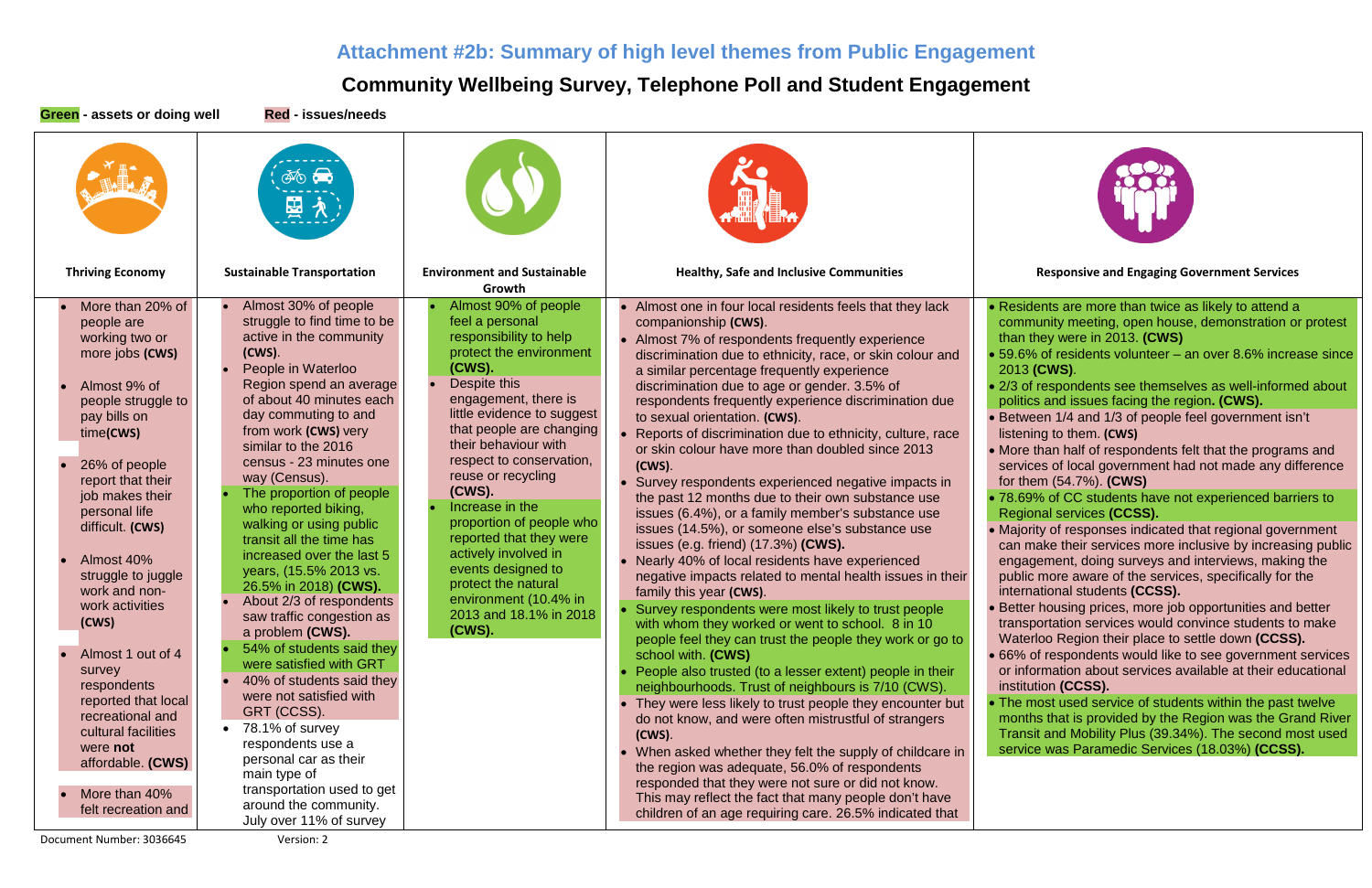|                                                                                                                                                                | $\frac{1}{2}$<br>μ,                                                                                                                                                                                                                                                               |                                              |                                                                                                                                                                                                                                                                                                                                                                                                                                                                                                                             |                                                                                                                                                                                                                                                                                                                                                                                                                                                  |
|----------------------------------------------------------------------------------------------------------------------------------------------------------------|-----------------------------------------------------------------------------------------------------------------------------------------------------------------------------------------------------------------------------------------------------------------------------------|----------------------------------------------|-----------------------------------------------------------------------------------------------------------------------------------------------------------------------------------------------------------------------------------------------------------------------------------------------------------------------------------------------------------------------------------------------------------------------------------------------------------------------------------------------------------------------------|--------------------------------------------------------------------------------------------------------------------------------------------------------------------------------------------------------------------------------------------------------------------------------------------------------------------------------------------------------------------------------------------------------------------------------------------------|
| <b>Thriving Economy</b>                                                                                                                                        | <b>Sustainable Transportation</b>                                                                                                                                                                                                                                                 | <b>Environment and Sustainable</b><br>Growth | <b>Healthy, Safe and Inclusive Communities</b>                                                                                                                                                                                                                                                                                                                                                                                                                                                                              |                                                                                                                                                                                                                                                                                                                                                                                                                                                  |
| cultural facilities<br>were not as<br>welcoming as<br>they should be<br>(CWS).<br>18.9% of<br>residents agree<br>that they have<br>poor job security.<br>(CWS) | respondents walk or<br>cycle as their main type<br>of transportation used to<br>get around the<br>community (CWS).<br>8% of survey<br>$\bullet$<br>respondents noted that<br>public transit is their main<br>type of transportation<br>used to get around the<br>community (CWS). |                                              | they felt the supply was not adequate (CWS).<br>• 19.7% reported insufficient time to spend with their<br>partner or spouse and 20.8% reported lack of time<br>together with family. (CWS).<br>19.4% of survey respondents felt that they did not have<br>enough time to be with the children with whom they live<br>-which is higher than in 2013 (CWS).<br>• The highest scoring focus area that students felt should<br>be a priority in the strategic plan was healthy, safe and<br>inclusive communities (38%) (CCSS). | Over<br>Wate<br>(IVR <sub>1</sub><br>$\mathsf{Im}$<br>$\bullet$<br>$\bullet$ St<br>D<br>$\bullet$<br>N<br>$\bullet$<br>$\bullet$ Pr<br>Over<br>Wate<br>(WRN<br>$\bullet$ In<br>St<br>$\bullet$<br>D<br>$\bullet$<br>$\bullet$ Do<br>Regio<br>servio<br>prefe<br><u>In</u><br>$\bullet$<br>In<br>$\bullet$<br>$s\epsilon$<br>M<br>R<br>$\bullet$<br>The F<br>delive<br>you n<br>$\bullet$ In<br>ln<br>se<br>M<br>R<br>D <sub>0</sub><br>$\bullet$ |

the past few years, would you say that the quality of life in rloo Region has declined, stayed the same or improved? **(IVRT)**

• Improved (30%) tayed the Same (35%) eclined (23%) lot Sure (9%) refer not to answer (3%)

the past few years, would you say that the quality of life in erloo Region has declined, stayed the same or improved? **(WRM)**

• Improved (36%) tayed the same  $(45%)$ eclined (17%) on't know (2%)

onal Government must balance the cost of delivering ces with taxation. Which of the following would you most er for property taxes in Waterloo Region? **(IVRT)** 

• Increase taxes to expand or improve services (19%) • Increase taxes at around the rate of inflation to maintain services (44%)

laintain taxes and possibly reduce services (23%) educe taxes and cut services (14%)

Region of Waterloo government must balance the cost of ering services with taxation. Which of the following would most prefer for property taxes in Waterloo Region? (WRM)

• Increase taxes to expand or improve services (19%) • Increase taxes at around the rate of inflation of maintain services (58%)

laintain taxes and possibly reduce services (13%)

educe taxes and cut services (9%)

on't know (1%)



## **Responsive and Engaging Government Services**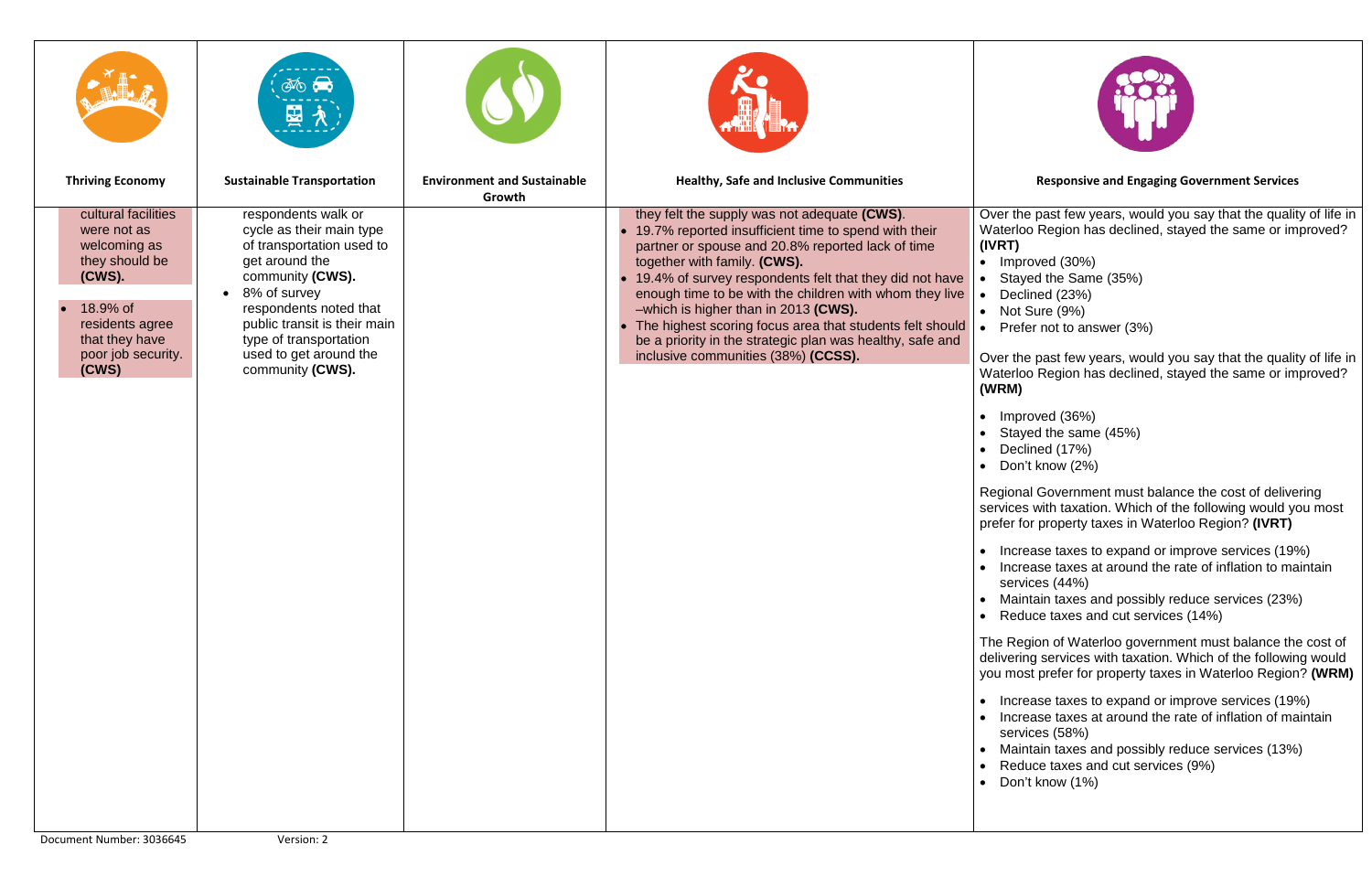|                         | <b>END</b><br>$\frac{1}{2}$       | $\mathbf{O}$                                 | <b>A THE A</b><br>∃im                          |                                                                                                                                                                                                                                                                                                                                                                                                                                                                                                                                                                           |
|-------------------------|-----------------------------------|----------------------------------------------|------------------------------------------------|---------------------------------------------------------------------------------------------------------------------------------------------------------------------------------------------------------------------------------------------------------------------------------------------------------------------------------------------------------------------------------------------------------------------------------------------------------------------------------------------------------------------------------------------------------------------------|
| <b>Thriving Economy</b> | <b>Sustainable Transportation</b> | <b>Environment and Sustainable</b><br>Growth | <b>Healthy, Safe and Inclusive Communities</b> |                                                                                                                                                                                                                                                                                                                                                                                                                                                                                                                                                                           |
|                         |                                   |                                              |                                                | Bigg<br>shou<br>$\bullet$ S<br>$\mathsf{N}$<br>$\bullet$<br>$\mathsf{P}$<br>$\bullet$<br>$\overline{R}$<br>$\bullet$<br>E<br>$\bullet$<br>$\bullet$ C<br>$\bullet$ Ir<br><b>Best</b><br>issue<br>$\bullet$ 0<br>$\bullet$ S<br>$\bullet$ T<br>$\bullet$ 0<br>$\mathsf{P}$<br>$\bullet$<br>$\bullet$ T<br>$\bullet$ F<br>I feel<br>Wate<br>● N<br>$\mathsf{D}$<br>$\bullet$<br>A<br>S<br>S<br>$\bullet$<br>$\bullet$<br>$\bullet$<br>The<br>of my<br>$\bullet$ A<br>$\begin{array}{c} D \\ D \end{array}$<br>$\bullet$<br>$\bullet$<br>$\bullet$<br>$\bullet$<br>$\bullet$ |
|                         |                                   |                                              |                                                |                                                                                                                                                                                                                                                                                                                                                                                                                                                                                                                                                                           |

rest priority in Waterloo Region that Regional Government should address **(IVRT).** • Supporting the development of affordable housing (22%) • Managing growth (20%) Protecting the environment (15%) Reducing traffic congestion (13%) • Eliminating poverty (13%) • Other (11%) nvesting in the arts and culture sector (6%) ways to gather public input or engage you on major es or decisions **(IVRT)** • Online survey (27%) • Social media – face book, twitter, instagram etc. (18%) elephone survey (18%) • Other methods (13%) <sup>2</sup>ublic meeting (12%) The regional website (7%)  $\frac{1}{2}$ ocus groups (5%) involved in decisions that impact me as a resident of erloo Region **(WRM)** • Neither agree or disagree (32%) • Disagree (28%) • Agree (25%) • Strongly disagree (11%) • Strongly Agree (4%) Region of Waterloo Government is in touch with the needs **y** community (WRM) • Agree 34% • Disagree 27% • Neither agree or disagree (25%) • Strongly disagree (9%) • Strongly agree (5%) • Don't know (0%)



## **Responsive and Engaging Government Services**